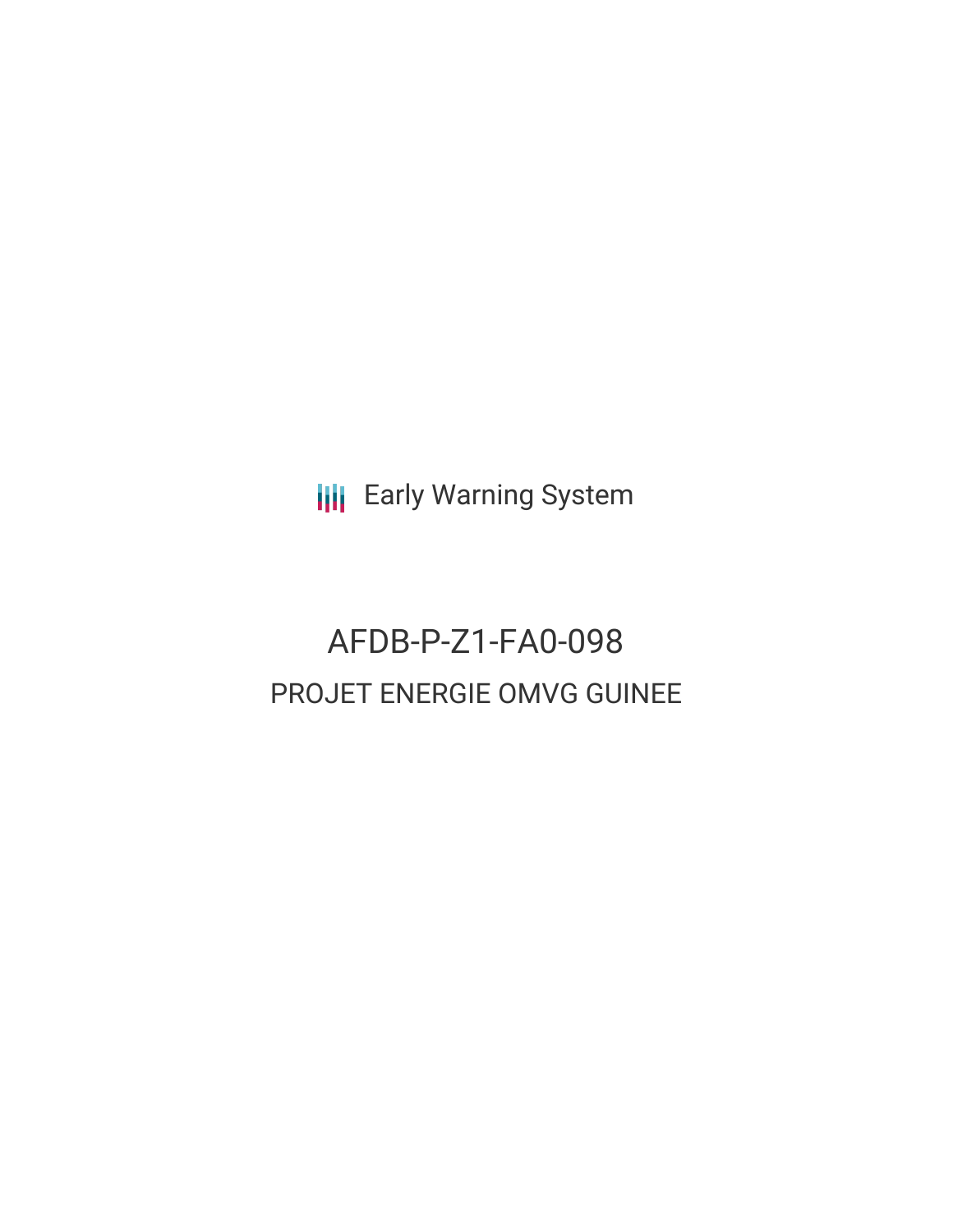

### **Quick Facts**

| <b>Countries</b>              | Guinea                          |
|-------------------------------|---------------------------------|
| <b>Financial Institutions</b> | African Development Bank (AFDB) |
| <b>Status</b>                 | Approved                        |
| <b>Bank Risk Rating</b>       |                                 |
| <b>Voting Date</b>            | 2015-09-30                      |
| <b>Borrower</b>               | PMVGRN-OMVG                     |
| <b>Sectors</b>                | Energy                          |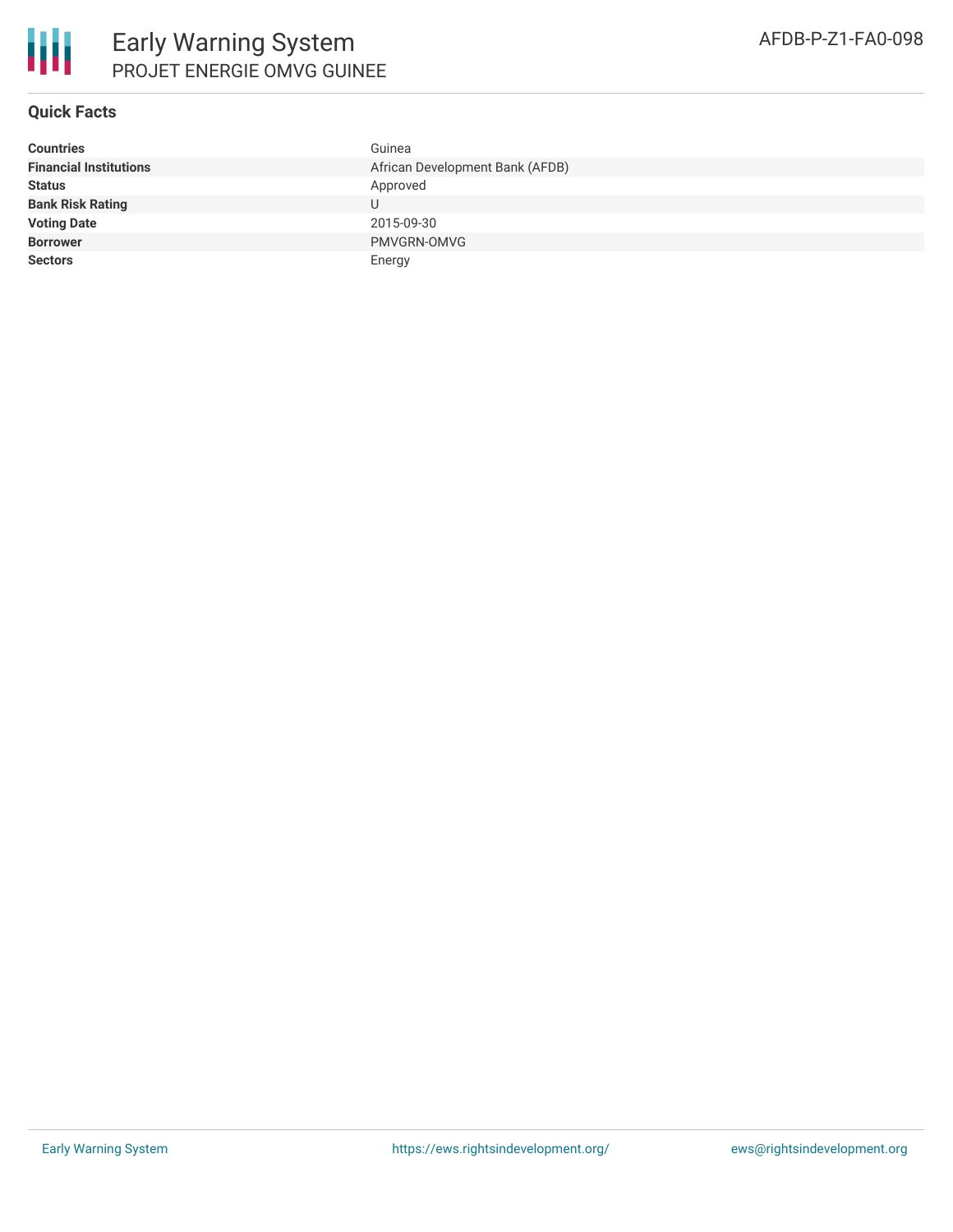

## **Project Description**

Project description not provided at the time of disclosure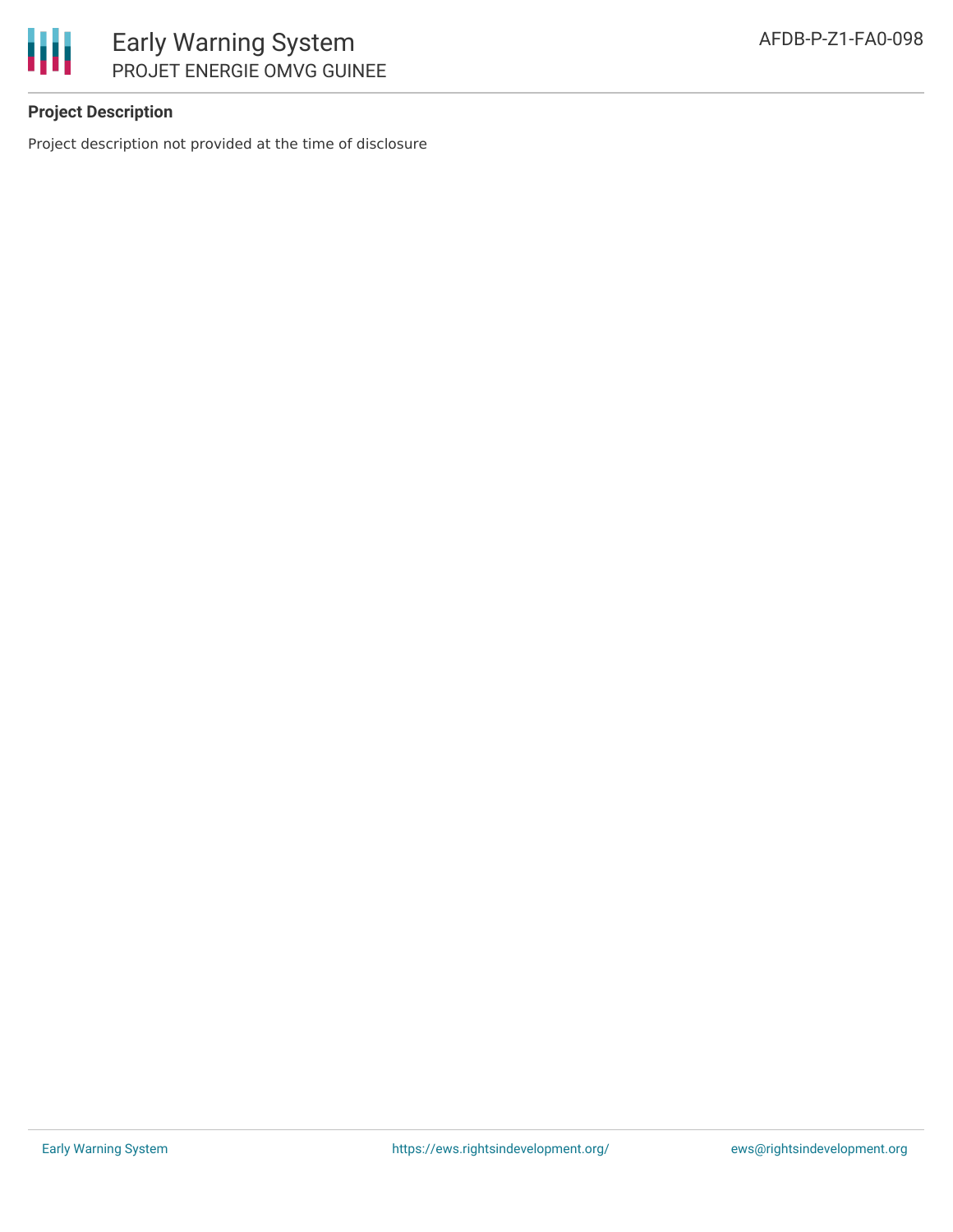

## **Investment Description**

African Development Bank (AFDB)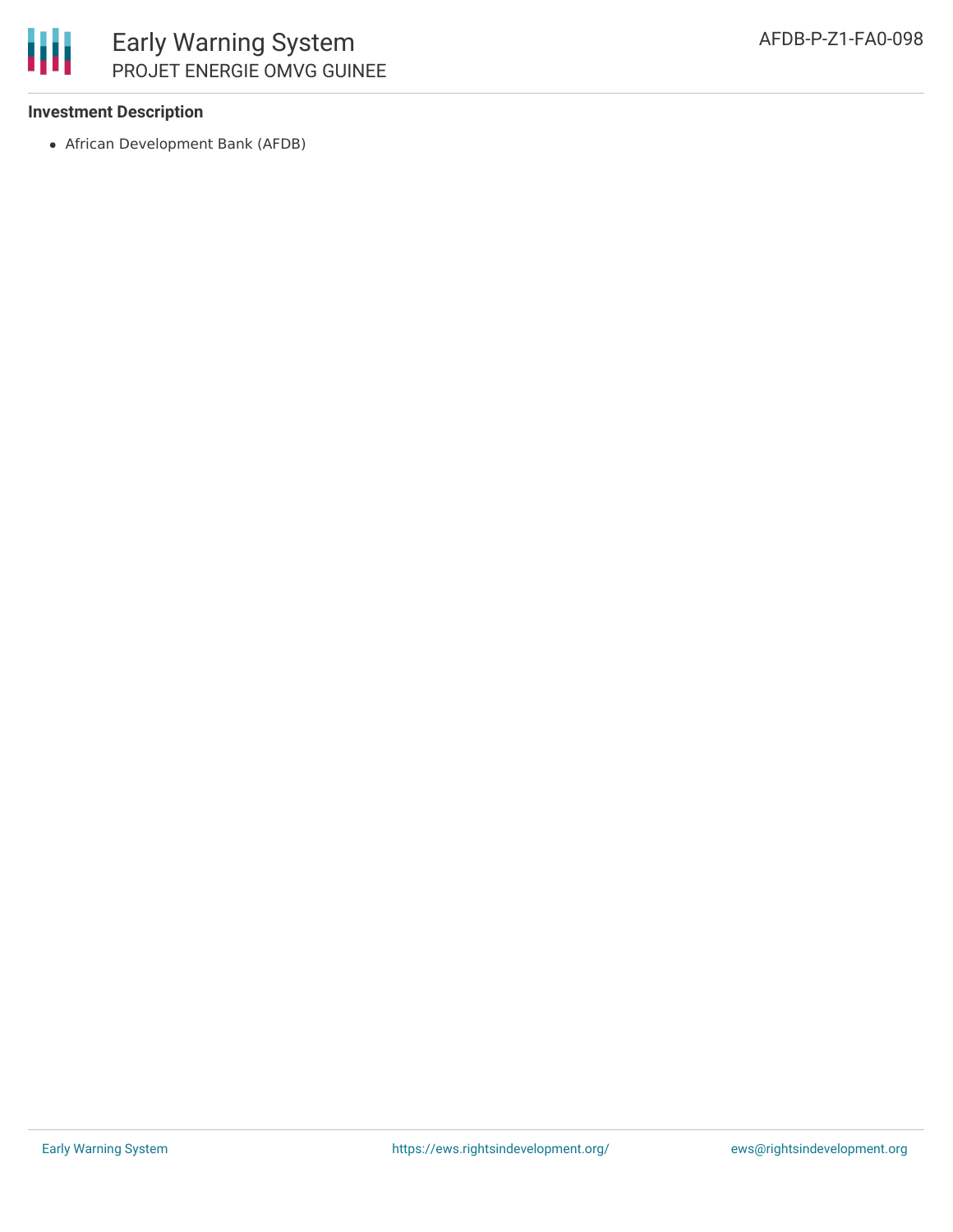

### **Contact Information**

DIALLO Amadou Bassirou - RDGW4

#### **ACCOUNTABILITY MECHANISM OF AfDB**

The Independent Review Mechanism (IRM), which is administered by the Compliance Review and Mediation Unit (CRMU), is the independent complaint mechanism and fact-finding body for people who have been or are likely to be adversely affected by an African Development Bank (AfDB)-financed project. If you submit a complaint to the IRM, it may assist you by either seeking to address your problems by facilitating a dispute resolution dialogue between you and those implementing the project and/or investigating whether the AfDB complied with its policies to prevent environmental and social harms. You can submit a complaint electronically by emailing crmuinfo@afdb.org, b.kargougou@afdb.org, b.fall@afdb.org, and/or s.toure@afdb.org. You can learn more about the IRM and how to file a complaint at https://www.afdb.org/en/independent-review-mechanism/.